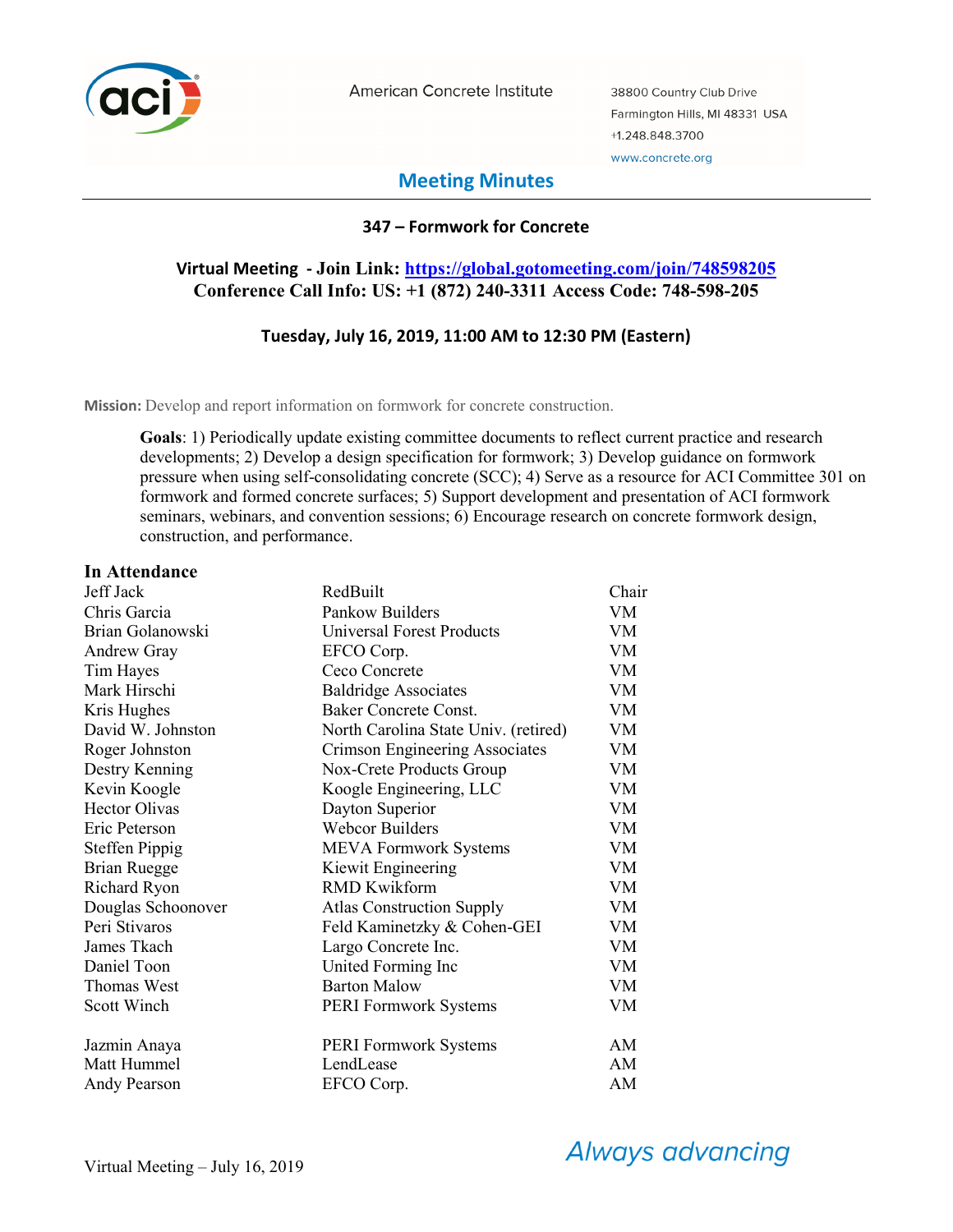| Rick Eder          | Ceco Concrete Construction         | Secretary |
|--------------------|------------------------------------|-----------|
| Rodney Adams       | Baker Equipment & Materials LTD    | VM        |
| Mary Bordner-Tanck | R H Bordner Engineering            | VM        |
| Nicolaus Coffelt   | Aluma Systems                      | VM        |
| Eamonn Connolly    | James McHugh Construction Co       | VM        |
| James Cornell      | J. N. Cornell Assoc.               | VM        |
| Supriya Gupte      | Accu-Crete                         | VM        |
| Phil Jones         | EllisDon                           | VM        |
| <b>Bob Kent</b>    | Doka USA                           | VM        |
| Yvonne Nelson      | Form Services                      | VM        |
| Doug Peters        | <b>Christman Constructors</b>      | VM        |
| Ken Pratt          | Swanson Group                      | VM        |
| Aviad Shapira      | Technion/Israel Institute of Tech. | VM        |
| John Simpson       | Simpson Engineering LLC            | VM        |
| Ralph Tulis        | <b>Structures Consulting</b>       | VM        |
|                    |                                    |           |

#### **Committee Members Absent**

#### **1. Call to Order**

Chairman Jack called the meeting to order at 11:00am EDT.

- 1.1 Attendance (Roll Call)
- 1.2 Membership Announcements The following new Associate Members were introduced and welcomed to the committee:

John Suther – Wayne Brothers **Rob Rowe – Pacific Wood Laminates** Rob Rowe – Pacific Wood Laminates Jazmin Anaya – PERI Formwork Eric Twomey - SGH Danny Gumm – Sundt Construction Dimitri Petrov – Titan Formwork Jennifer Clark – Dun Par Engineered Form Co.

### **2. Approval of Minutes**

The meeting minutes for the June  $4<sup>th</sup>$  Virtual Meeting were distributed prior to the meeting. A motion was made by David Johnston (seconded by Eric Peterson) to approve the minutes as presented. The motion to approve minutes was voted on and passed unanimously. (22 Aff. / 0 Neg / 0 Abst.)

### **3. Design Specification for Formwork**

#### **3.1 Resolution of balloted Items**

Jeff Jack guided the committee through the resolution of balloted items on Sections 8-9 of the Specificaiton document. Only selected items were discussed and voted upon. The following table summarizes the action made by the committee response to votes and comments received during balloting.